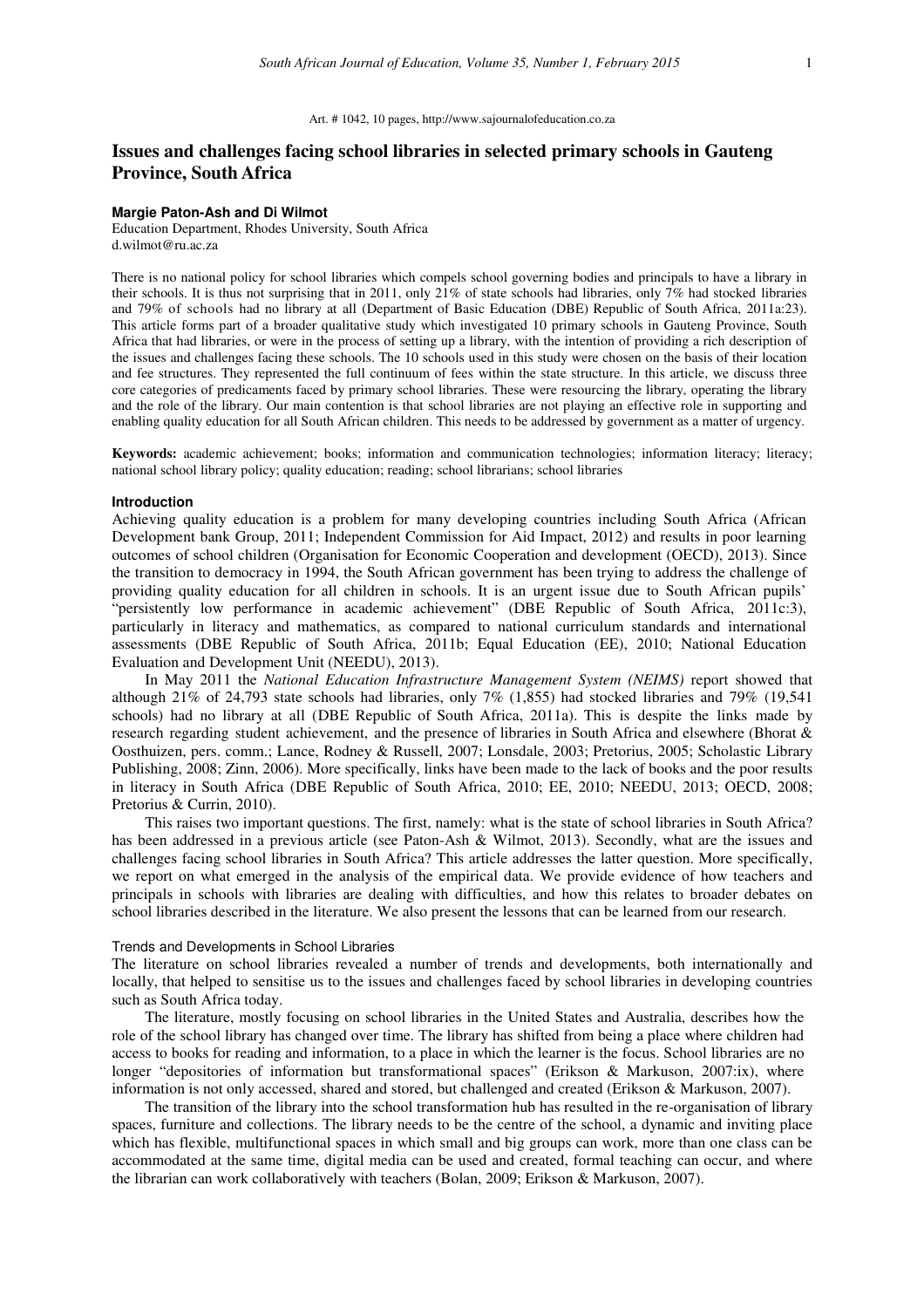Erikson and Markuson (2007) contend that the library is a place where students learn to use technology as a tool to explore the world of knowledge. Learners need to become life-long learners, who can not only find, but also sort and critically use large amounts of information from electronic sources, not all of which are necessarily reliable, useful or up-to-date. This has implications for the library collection (Valenza, 2010) as well as the school librarian, for both must be ready for a wide range of new and ever-changing technologies.

Library collections need to be diverse in terms of subject matter in order to cater for the needs of all learners and to attract existing and new users. In the case of books, this would mean fiction and nonfiction of differing levels, to cater for very able learners as well as those who struggle to read; as well as books in formats attractive to learners, especially non-readers, such as graphic novels, comic books and e-books. Non-book materials in the collection would include magazines, computers, audio-visual items such as audio books, DVDs, music, online resources, digital resources, games in board and electronic formats (Bolan, 2009).

The school librarian's role has changed and expanded from locating resources and providing the answer, or the sources of the answer, when a student asked for help to one increasingly geared towards the teaching of information skills (Kuhlthau, 2004) and the teaching of 'information literacy'. In this line of thinking, information literacy is defined as the ability to access, evaluate, and use information from a variety of sources (Brown & Sheppard, 1999). The librarian is seen as having to play a far more strategic role in the knowledge environment, which includes understanding how learning takes place, and working collaboratively with teachers and students to create an environment conducive to, and provide appropriate resources for learning (Hart, 2006; Reynolds, 2005; Sætre & Willars, 2002; Todd & Kuhlthau, 2005). The librarian also has a role organising and selecting resources for pleasure as well as learning and encouraging the habit of reading (Braxton, 2008).

The importance of reading and the school librarian's role in promoting high levels of literacy is recognised in the literature (Braxton, 2008; Krashen, 2004; Lance & Hofschire, 2012; Sætre & Willars, 2002). The OECD 2003 study done on 15 year-olds in more than 40 countries found that the most important predictor of academic achievement is the amount of time that students spend reading (Braxton, 2008). This indicator was more accurate than economic or social status, and thus has implications for all developing countries, including South Africa. The study concluded that the key to success lay in teaching students how to read, and then having them read as much as possible. Similarly, the findings of a study by Krashen, Lee and McQuillan in 2012 revealed that a well-stocked library can "balance or can make up for the effects of poverty on reading achievement" (Krashen, 2014:3).

Blachowicz and Ogle (2008) report on research which supports the importance of a printrich environment, either at home or at school, to the reading process. This has implications for schools in developing countries such as South Africa. Children who came from print-rich environments where they were given the time and encouragement to read, did far better at school when compared to children who did not have the same advantages. In South Africa the NEEDU National Report 2012 found that many schools are "grossly under-resourced with respect to reading materials" (NEEDU, 2013:42).

The school principal is seen as having an important role to play in the development of a school library (Hartzell, 2002, 2012; Hay, Henri & Oberg, 1999; Le Roux & Hendrikz, 2006) as they control the budget for the resources and staffing of a library. According to Hartzell (2002:1, 2012) many principals have overlooked school libraries and school librarians as contributors to improving learner achievement "because they have not been educated to the library's value […]. Consequently, principals often leave library potential untapped."

International policy and guidelines for school libraries were developed by various professional organisations (American Association of School Librarians, 2009; Australian School Library Association Advocacy Kit, 2006; International Federation of Library Associations and Institutions (IFLA), 2006; Sætre & Willars, 2002). In spite of this level of advocacy amongst professional bodies, these countries do not have a national school library policy. Policy development has been a long and frustrating process for the South African school library profession. The absence of a national policy has implications for the capacity of the profession to fill school librarianship posts. Since 1994, the number of school librarian posts has declined in South Africa as the responsibility for funding these professionals was passed to governing bodies. This was compounded by the closure of the School Libraries Unit in the Department of Education (DoE) in 2002.

### **Research Method**

The broader study on which this article is based, sought to understand the issues and challenges school libraries are facing and how schools are responding to them. A qualitative research orientation and grounded theory methodology were adopted. Evidence was gathered through semistructured interviews with librarians or teachers in charge of the library and principals or deputy principals in 10 schools, as well as with librarians in two public libraries located close to the schools being investigated. A well placed official at the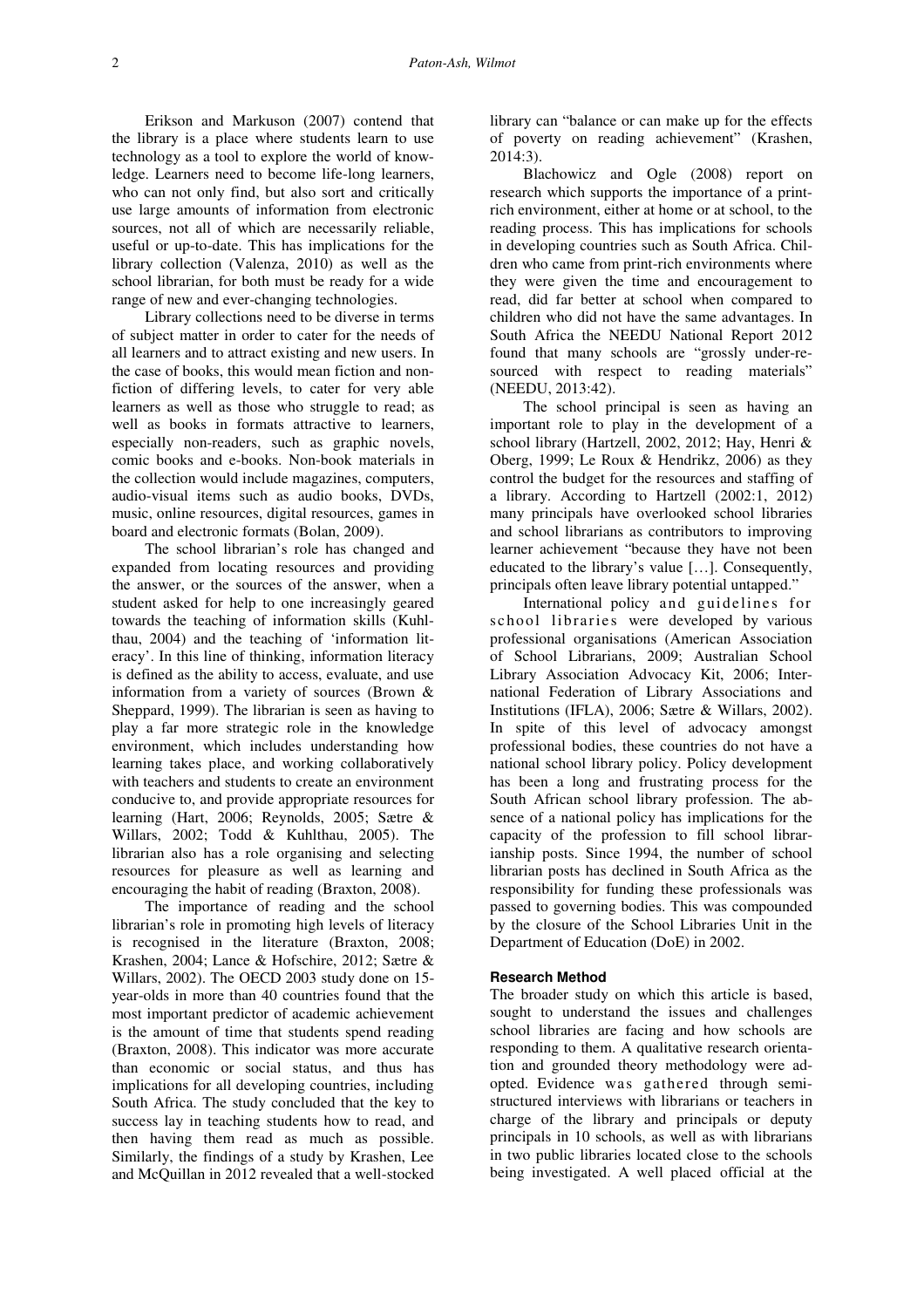Gauteng Department of Education (GDE) was interviewed, who gave further insight into the issues and challenges faced by public school libraries. Observations were made and recorded on a checklist as to how the libraries visited were resourced and laid out.

The 10 Gauteng primary schools used in this study were chosen on the basis of their location and fee structures. The selected schools represented the full continuum of fees within the state structure. Five schools are located in two different areas of Soweto and five schools are located in the northern and western suburbs of Johannesburg.

The schools in Soweto (schools A-E) represented the low/no fee-paying schools in the continuum of fees within the state structure. These schools had classrooms and offices for administration, but no other purpose-built facilities, such as libraries or sports fields. The libraries were in converted classrooms. Two of the schools (schools D and E) were located in one of the oldest and poorest areas in Soweto.

The schools in Johannesburg (schools F-J) were representative of medium to high fee-paying schools. These schools were all ex-Model C schools with purpose-built facilities such as halls, sports fields and libraries. The exception was school I, which, like the Soweto schools, had converted a classroom into a library, but was in the process of designing a new library for the school. The two schools (G and J) which represented the medium fee paying schools (R4,000 - R10,000 per annum) required maintenance on their buildings which looked old. The higher feepaying schools (schools F, I and H with fees over R10,000 per annum) had additional facilities such as pre-primary schools with suitably equipped playgrounds.

# **Data Analysis and Discussion**

Guided by Birks and Mills (2011) who argue that grounded theory is a flexible dynamic research design that evolves but has a set of essential methods that determine how data are collected and analysed, we used the process of constant comparative analysis to uncover important 'incidents' or concepts in the initial coding of the information. Using axial coding, we connected these concepts to build three core categories of predicaments faced by primary school libraries in Gauteng. These were: resourcing the library; operating the library; and the role of the library and the librarian. All participants were informed about the nature of the research in writing, and their approval was solicited. They were assured that their privacy and confidentiality would be protected.

### Resourcing the Library

The first category of predicament showed how the school libraries were resourced in terms of what was in the library (material resources) and how they were staffed (human resources).

**Table 1** Overview of library resources in all the schools visited

| <b>THERE</b> I OVER THEM OF HOTHE <b>y</b> resources in an the sendons visitou<br><b>SCHOOL:</b> | A                         | $\, {\bf B}$ | $\mathsf{C}$ | D | E           | $\rm F$      | G                             | H | I           | $\mathbf{J}$ |
|--------------------------------------------------------------------------------------------------|---------------------------|--------------|--------------|---|-------------|--------------|-------------------------------|---|-------------|--------------|
|                                                                                                  | Low/no fee paying schools |              |              |   |             |              | Fee paying ex-Model C schools |   |             |              |
| <b>Resources</b>                                                                                 |                           |              |              |   |             |              |                               |   |             |              |
| Computers                                                                                        | $\,1$                     |              |              |   |             | $\mathbf{1}$ | $\mathbf{1}$                  | 1 | 1           | $\mathbf{1}$ |
| Printer                                                                                          |                           |              |              |   |             | Y            | Y                             | Y | Y           | Y            |
| Photocopier                                                                                      |                           | Y            |              |   |             | Y            |                               | Y |             |              |
| Fiction                                                                                          | Y                         | Y            |              |   | Y           | Y            | Y                             | Y | Y           | Y            |
| Non-Fiction                                                                                      | Y                         | Y            |              |   | $\mathbf Y$ | Y            | Y                             | Y | $\mathbf Y$ | $\mathbf Y$  |
| Textbooks                                                                                        | Y                         | Y            | Y            |   | $\mathbf Y$ |              |                               |   |             |              |
| Teaching                                                                                         |                           | Y            |              |   |             | Y            | Y                             | Y |             | Y            |
| Newspapers                                                                                       |                           |              |              |   |             |              | Y                             |   | Y           |              |
| Magazines                                                                                        |                           |              |              |   | $\mathbf Y$ | Y            | Y                             | Y | $\mathbf Y$ | Y            |
| Journals                                                                                         |                           |              |              |   |             |              | Y                             |   |             |              |
| DVD player                                                                                       |                           |              |              |   |             | Y            | Y                             | Y | Y           | Y            |
| Video player                                                                                     |                           |              |              |   |             | Y            |                               | Y | Y           | $\mathbf Y$  |
| Television                                                                                       |                           |              |              |   |             |              | Y                             | Y | Y           | Y            |
| Games                                                                                            |                           |              |              |   |             | Y            | Y                             | Y | Y           | Y            |
| <b>Furniture</b>                                                                                 |                           |              |              |   |             |              |                               |   |             |              |
| Desks                                                                                            | Y                         | Y            | Y            |   | Y           | Y            | Y                             | Y |             | Y            |
| Comfortable                                                                                      |                           |              |              |   | Y           | Y            | Y                             | Y | Y           |              |
| Chairs                                                                                           |                           |              |              |   |             |              |                               |   |             |              |
| Shelving                                                                                         | Y                         | Y            | Y            |   | Y           | Y            | Y                             | Y | Y           | Y            |
| Cupboards                                                                                        |                           | Y            |              |   | Y           | Y            | Y                             | Y | Y           | Y            |
| Signage                                                                                          | Y                         |              |              |   | Y           | Y            | Y                             | Y | Y           | $\mathbf Y$  |
| Posters                                                                                          |                           | Y            |              |   |             | Y            | Y                             | Y | Y           | $\mathbf Y$  |
| White                                                                                            |                           | $\mathbf Y$  |              |   |             |              |                               |   |             | $\mathbf Y$  |
| Boards/Smart                                                                                     |                           |              |              |   |             |              |                               |   |             |              |
| <b>Boards</b>                                                                                    |                           |              |              |   |             |              |                               |   |             |              |
| Other                                                                                            |                           |              |              |   |             |              | Y                             | Y | Y           | Y            |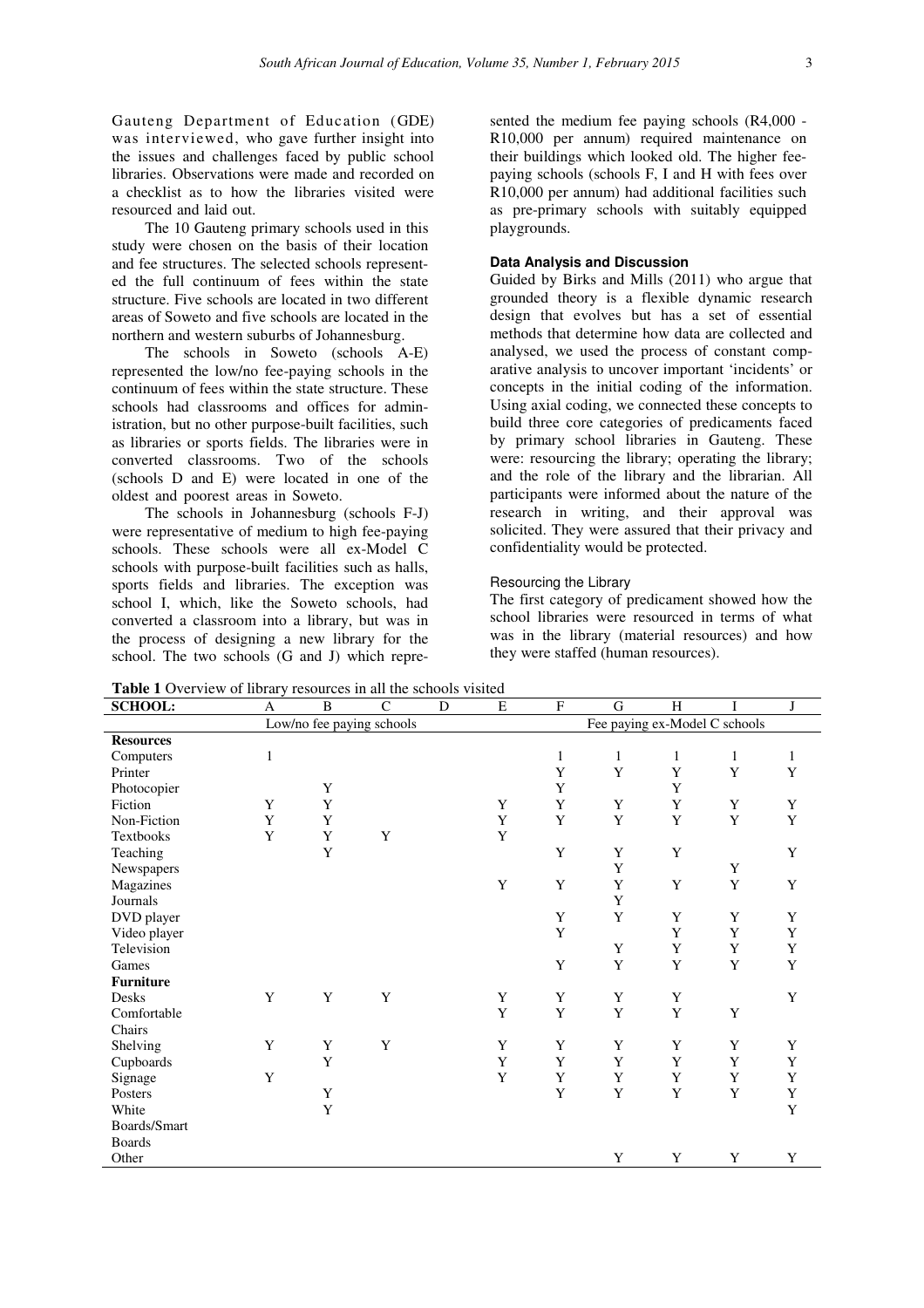#### Material resources

The difference in the availability of material resources in the schools shown in Table 1 is derived from the checklist used when each school library was visited. The checklist was created according to the resources one would expect to find in a well-resourced library as described in the literature. It was used to indicate the type of resources available in the library. No attempt was made to count the number of resources that were available, it was only used to determine if the resource was present. Table 1 shows that fee-paying schools are at an advantage when it comes to resources. The variety of resources available to children was limited to books in the low/no fee paying schools of Soweto, a limited selection of magazines (school E), two globes of the world (school A) and posters and some unopened visual material aids (school B).

Two libraries (C and A) contained mainly textbooks. In contrast, one fee paying ex-Model C school (H) had the most diverse and comprehensive selection of resources of all the schools, and was the most representative of the ideal resources to be found in a library described in the international literature.

All low/no fee paying schools in Soweto had books donated to them. Three schools (C, D and E) relied solely on donations as their source of books and saw no problem with this fact. Donated resources were however a problem for some of the schools. As the heads of school A and B explained, most books were donated by people who had no use for them, but because their libraries had so few books they had no choice but to use them. The problem was that many of these books were not age appropriate, or in the children's mother tongue, or not relevant to their children as they were Eurocentric or American. Furthermore, most of the donated books were old *'1960s books'* according to one deputy-principal, and as a result, they did not relate to today's child. The children read them because they had no other options from which to choose. This reality, according to the teacher in charge of School A's library, could be a reason why the children did not like reading.

The lack of capacity of the library support division in the GDE compounded the problem. A visit to the division revealed a limited quantity of new and appropriate books that could be donated to schools, even though each facilitator had roughly 200 schools to support and mentor in their districts. Not one of the schools in the study had been visited or supported in terms of material resources by a facilitator from the GDE.

Of the fee paying ex-Model C schools, only one school (J) relied on donations of books or donations of money for books. The difference was that the librarian had a far greater say in the books that were taken into her library, because of the cash donations.

Old, unwanted books were a feature of most of the schools, but the fee-paying schools (except for school J) in Johannesburg had big enough budgets to discard the books and replace them with new books. In contrast, low/no fee-paying schools in Soweto had so few books that they did not have the luxury of throwing out the old stock and replacing them with new resources. The limited number of books was a problem for the low/no feepaying schools, as the principal of one of the Soweto schools (A) explained, *"if a child is good at reading, he will read all the books in a very short time, and then will have nothing to read."*

Security was an emergent issue, especially amongst the low/no fee-paying schools. These schools had experienced theft of their computers on more than one occasion, with the result that they did not have fully-equipped computer laboratories. They simply did not have the resources to replace the stolen equipment. Security problems were not confined to low/no fee paying schools. Two of the fee-paying ex-Model C Johannesburg schools had problems with theft, but were better able to combat the problem by paying for extra security.

Not one of the libraries visited had computers that enabled children to access the internet for research purposes. Two librarians at the ex-Model C Johannesburg schools described how the library had been supplied with computers for research purposes, but they had ended up in the secretary's office or the principal's office as they were needed there.

All of the ex-Model C schools and two of the Soweto schools (B) had computer laboratories on the property linked to the internet, which were used to teach computer skills. One of the Johannesburg schools (G) had two fairly new computer labs, Gauteng Online connectivity as well as a fully sponsored computer room, right next to the library and were used for both computer skills and for research purposes.

It was clear that the primary schools in our study were not in a position to embrace information and communication technologies (ICT) as suggested in the literature. They did not have the required information and communication technologies in their school libraries, thus rendering them unable to comply with or fulfil government's stated aim of providing a quality education for all.

### Staffing the school library

Three out of the five fee paying ex-Model C schools had librarians (two were qualified school librarians); only one school employed a teacher on a part time basis (school I); and one school relied on a teacher to work in the library as part of her duties (school G). The low/no fee-paying schools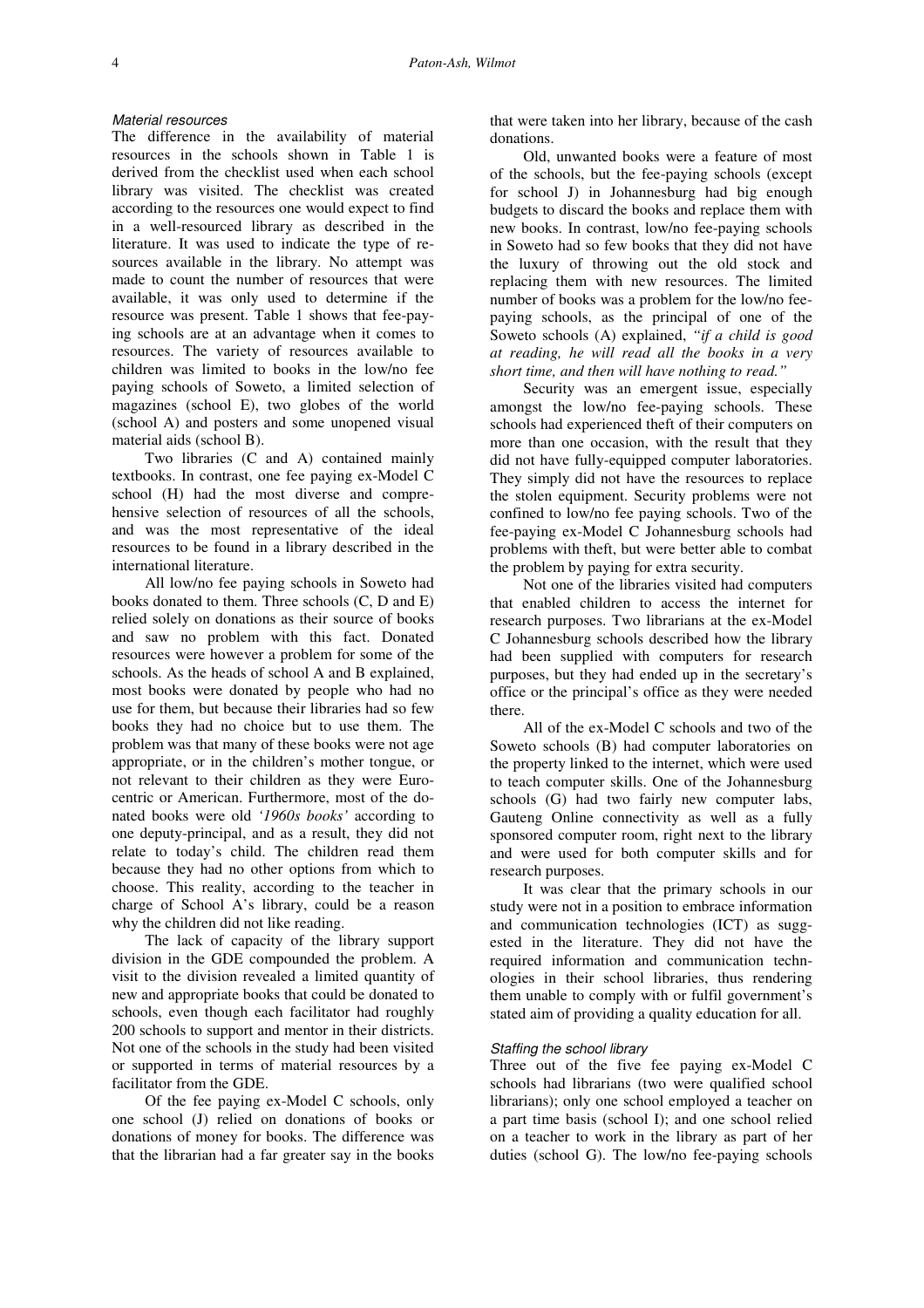in Soweto did not have the funds to pay someone to run the library and had a full time teacher in charge of the library.

According to Dlamini and Brown (2010) this is a problem, as these teachers have no relevant training or experience with school libraries. This was demonstrated in our study of one of the library operating systems used by schools; the Dewey Decimal System. Only three of the librarians (all ex-Model C schools) used this system to teach the children how to find information. The other schools did not teach the children these basic retrieval skills. At the no/low fee paying schools, this was a result of not having the system in place. Despite having these tools available to them, the person in charge of the library at school H did not believe that children were capable of using these tools. School G had somewhat confusingly abandoned the system, probably as a result of the person running the library not understanding the system.

The interviewees did not regard ICT as being an integral part of the functioning of the library. This demonstrates a lack of awareness of the importance of the ability to search for information that was possibly due to an ignorance of the skills described in the literature. This was demonstrated by one librarian, who was a parent at the school, who questioned the purpose of surfing *"the net for three hours to find one item."* It would appear it was important to this librarian that children access information easily, and that there was no attempt to teach the children the process of learning to find the information for themselves. The librarian did not understand her role in the teaching of information skills as described in the literature. This further illustrates the dilemma of using a volunteer who is not trained or equipped to be a school librarian.

Our visits to the low/no fee paying schools revealed a pattern of a locked library, reliant on teachers to man the libraries, as the teacher in charge of the library was busy teaching at the time of our visit. In contrast, fee paying ex-Model C school G had timetabled a library period and although the library was locked during the day, there was a teacher who took the periods and opened up the library for the younger children when she was teaching those periods.

The principals of school A and I, and the deputy principal of school B, pointed out that there were no posts for a school librarian. This is an obstacle for those schools wishing to have libraries. The consequences were most visible in the low/no fee paying schools and had a direct effect on the operation of the library as a facility.

We have presented evidence of the difference in resources, both physical and human, between the Johannesburg ex-Model C schools and the Soweto schools. These findings confirm the parlous state of school libraries in South Africa (Paton-Ash & Wilmot, 2013), and also reflect the impact of apartheid on the range of resources available in schools in South Africa. The difference between the trends in resources and the use of ICT, which are described in the literature, and the reality of school libraries in South Africa, is brought to light.

# Operating the Library

In discussing the operation of a library, we sought to ascertain how accessible the library was to the learners, what purpose they used the space for, and what form that space took. We also outline the contact the learners have with the Dewey Decimal system.

#### Access to the library

The lack of a library post in schools had repercussions with regard to how easily and regularly the library could be used. In low/no fee paying schools in Soweto, access to the library was restricted. Only school A was able to open the library for two of the grades twice a week. This was due to a volunteer offering her services. School A's problem was the size of the school (900 pupils) as this meant that there was only enough time for two of the older grades to use the library on the two days it was staffed. As the principal explained, *"the rest hardly use the library, because there is no one to help them."*

With the exception of school A from the low/no fee paying schools, only the ex-Model C schools had dedicated time for the children to spend in the library. Library periods were restricted to half an hour. School J had double periods for all the children, which meant that there was time to teach information skills, as well as to promote reading and allow children to take out books. One school (H) had allocated two periods for the library, but this was restricted to two of its grades. The time allocated to library periods was so restricted that it was difficult to achieve much with the children.

Four of the schools (F, G, H and J) opened the library after school with only one school (J) using the older children as library monitors. It is obvious that having no person dedicated to running the library creates an access problem for the children. This would seem to negate the very effort these schools have put into creating a library in the first place. None of the Soweto schools opened the library after school for the children. It is to the detriment of the children in these schools that they did not have the option of using the library after school, and had to rely on the public library to meet their needs. They were in a similar situation to the schools that did not have libraries, whose children also relied on public libraries.

### Size and capacity of the library space

Not all the libraries were the same size. This was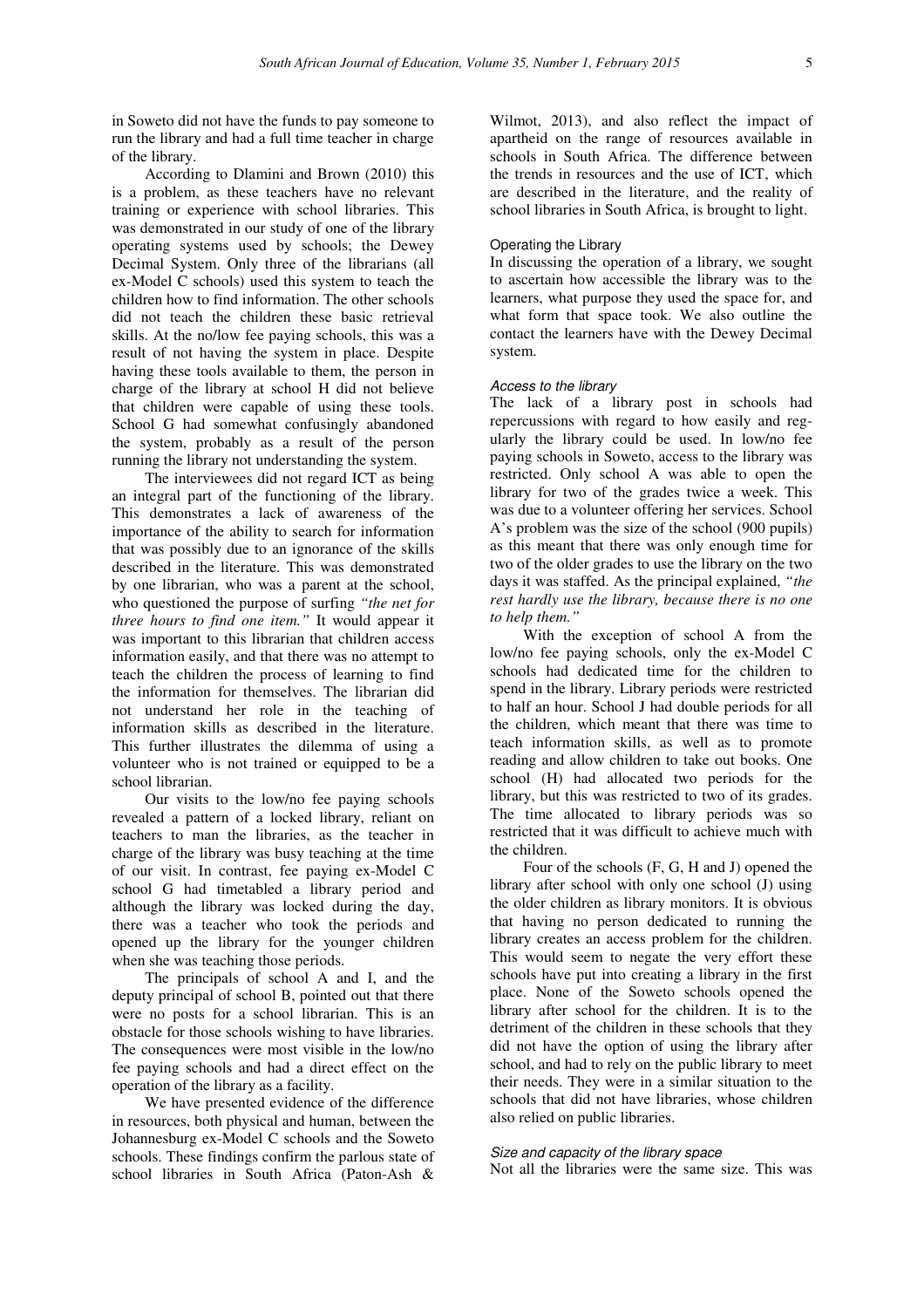the result of not having a purpose-built library. The low/no fee paying schools and one school (I) from the fee paying ex-Model C schools did not have purpose-built libraries. This inequitable access to facilities mirrors the issue of the legacy of apartheid. As the principal of one of the Soweto schools (A) explained when she wished for a proper library with sufficient books suitable for all ages of her children:

*this is not only a problem of our school only, it is a problem for all black schools. In fact our black schools have been robbed of the main things, things that really make a school a proper school.*

It was a tribute to these poorer Soweto schools without libraries that they had made a plan and, using their own initiative, had created a library, with one school converting outbuildings and the rest of the schools converting classrooms for their libraries. The libraries at the fee paying ex-Model C schools were all built as libraries, with the exception of school I, which used a converted classroom. Hart (2009:11) is of the opinion that one of the "huge problems confronting school librarianship in South Africa is the lack of space in schools. Many libraries have been taken over for classroom teaching". This was true of School C, which had to sacrifice their library and convert it back to a classroom because of the large number of children enrolling at the school. This is not an isolated case, as a DBE report in May 2011 showed that 59% of the schools in Gauteng had a library, but only 19% were stocked with books, as many of the libraries were being used as classrooms due to the large number of children enrolled at the school (Mtshali, 2011). With the exception of School I, the other ex-Model C school libraries had features which made the library a functional, inviting space as referred to in the literature.

### Classroom libraries

The low/no fee paying schools in Soweto (A, B and C) had library boxes in their classes donated by READ organisation several years ago, with the GDE assisting two of the schools (B and C) as well. During a walk around school C with the principal, a library box was pointed out, which was sitting on top of a cupboard, way out of the reach of children in a classroom. When the principal questioned the teacher about why it was there, it was clear that the teacher did not know what it was. The box had never been opened. The contact in the GDE acknowledges that this is not an isolated case, and that there have been other instances when book resources are not available to children, because the books are either locked in the principal's office or are still in boxes. In the fee paying ex-Model C schools classroom libraries were used in addition to the library. In all cases the source of the books was the school library.

#### Library systems

The Dewey Decimal System is one of the retrieval tools that empowers users in the library to find information on their own. Knowledge of how the system works and posters on the wall listing the Dewey numbers allow for user independence in the library. Hart (2006:55) makes reference to the historically advantaged libraries, which are "better equipped with retrieval tools" as outlined. This was true in our study as all fee paying ex-Model C schools used the Dewey System, although school G had, somewhat confusingly, recently abandoned the system.

None of the low/no fee paying schools used the Dewey Decimal System to classify or shelve their books. Classification was limited to separating fiction from non-fiction, encyclopaedias and textbooks.

In three of the low/no fee paying schools there was no accessioning of books and resources or systems to record what resources were in the library and who had the resource. If a system existed, it tended to be very rudimentary as the teacher in charge of school E explained, *"we are not as professional as the city libraries; I choose one learner, like yesterday, one who writes the name of the book, and the person who takes it."*  Only one of the Soweto schools (A) had a card for each child on which all loans were recorded. Although this school had an issue desk with a computer, it was not in use, as there was no library software programme installed. In contrast, all the fee paying schools (see Table 1) had a computer at the issue desk with a library software programme. All the books were accessioned and issued through the computer to the children, whose names were also on the computer.

#### The Role of the Library and the Librarian

Contrary to the changing role of the library described in the literature, the findings of this study show that the school library is peripheral to – as opposed to central to – teaching and learning.

In all the schools that were involved in this study, the importance of having a library to create a culture of reading was stressed. In the low/no fee paying schools and the ex-Model C schools that charged the lowest fees, even this role was limited, as the libraries did not have sufficient books, and those that did have were old and did not appeal to their children.

The way reading in the library was promoted showed an interesting trend. In the low/no feepaying schools, there was reliance, to a certain extent, on external factors to encourage reading, namely community/public libraries. These libraries worked with local schools and ran two reading competitions for the different age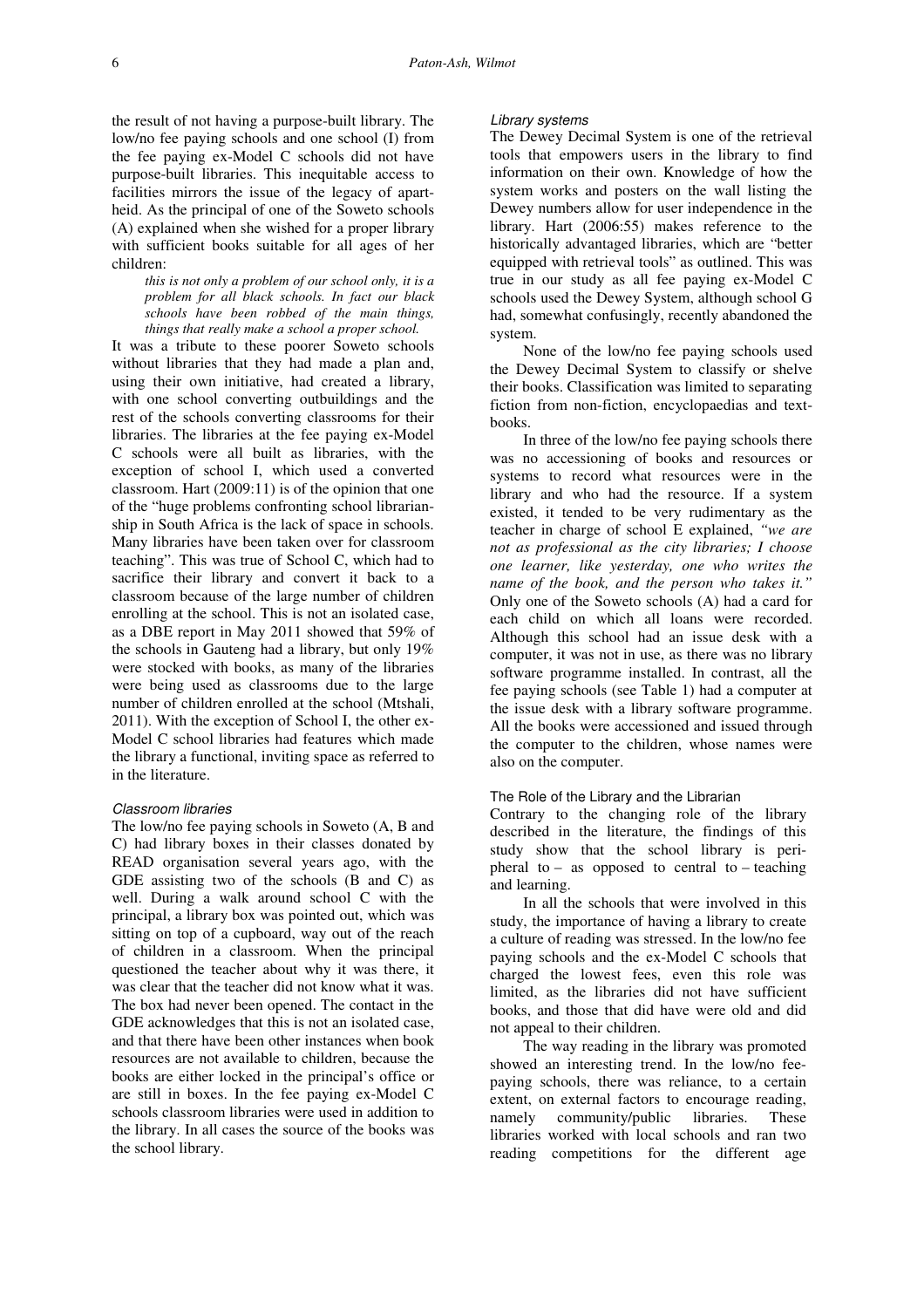groups. However, it was up to the children to visit the libraries to access books for their everyday reading requirements. A visit to one public library in the area revealed near empty shelves in the children's section due to the high demand for these books.

At school G, a lot of money (from school fees) had been spent to make the library more attractive so that the children would want to use the facility and read. The principal explained why they had taken the decision to refurbish their library:

> *What we have ascertained is that the children are not reading like they used to, and what we have tried to do with the library is to encourage them to take books out so that we can get them reading again* [*…*] *. We are finding now that* [their] *Maths is weak, because they don't understand what they are reading, and our children are struggling with writing exams because they don't read. They don't know how to read the questions and they don't know how to interpret questions. Their comprehension is bad* [sic]*; their understanding of what they are reading* [is poor].

However, there is evidence that suggests that the link between libraries and literacy is not clearly understood by policy makers despite poor literacy rates. In the opinion of the GDE official, support for this link between the library and literacy by national government was not so clear:

*They see the link between the lack of resources* [and learner performance]*, and so they are throwing books at the schools, but they are not thinking about who is going to open up the books, who is going to look after them, to see that the right book gets into the right hand*[s]*. They think that if the books are there, the children are going to read them, and everything will be fine.* 

In all schools but school F, and to a limited extent school J, the role of the library as the source for information or the place where information literacy was part of teaching and learning, was secondary to reading. The fact that these were all primary schools, where the emphasis was on teaching children to read, could have been a factor in this omission.

The older children in the schools were expected to do projects in some of their subjects, but there was a limited understanding of information literacy and information skills, and the role of the library or librarian in facilitating this. There also appeared to be a limited understanding of the value of learning from a variety of sources. This could be because in these schools, the person in charge of the library was not a trained professional. The librarian, for example, at one ex-Model C school, made the telling comment that she used to teach information skills but *"they needed time for the 'proper subjects'* [sic][…]*, so I don't teach them anymore."*

Three of the schools visited were teaching

basic information skills. As a result, the first steps towards empowering children to become information literate were being made. But, again there was a reliance for the children doing projects in the poorer schools on the public library. A librarian at a public library in Soweto estimated that their library served an area with 10 primary and senior schools, and explained how busy they were in the afternoons: *"immediately after school the first stop (for school children) is here. As a result … we are overwhelmed."*

The internet was viewed as a source of information in a few cases. No guidance on using the internet was given to the children, however. The lack of guidance with regard to using the internet for information, an issue that was raised in the literature by Caviglia and Ferraris (2008), was evident in the schools visited.

The negativity of teachers' perceptions of the library was an unexpected finding of this study. There are various reasons for this. Despite having a large collection of teacher resources at school F, the attitude of the teachers was the librarian's biggest challenge. In her words, *"It is the co-operation of my teachers* [that I lack]*. They don't support me."* One sensed that she promoted information literacy without the collaboration of the teachers around her, who did not see her programme as part of the curriculum they were teaching.

The librarian at school I offered another explanation for the negative attitude from the teachers, which related to a lack of understanding by the teachers of the role of the librarian: *"They think we have an easy job, we just come here and do nothing all day!* [sic]*"* The principal of a no fee-paying school, explained why teachers in her school had a negative view of the library: *"It is very small. It does not attract them* [*...*] *they are just too busy doing their own things; they don't really have time for the library."* Another reason was suggested by the librarian at one of the feepaying ex-Model C schools. This related to the background of the teachers, many of whom had not been exposed to libraries, because they came from areas which were deprived of libraries during the apartheid era. She stated: *"I would love to see them make more use of the library,* [but] *they don't really know how."*

Those teachers who did support the library saw it as a useful source of learning support materials. We contend that unless teachers see the library and the school librarian as part of the teaching and learning programme of the school and embedded in the curriculum, the role of the library will continue to be peripheral. Library advocacy amongst teachers is necessary in order to change teachers' perceptions and practices.

In the absence of a national school library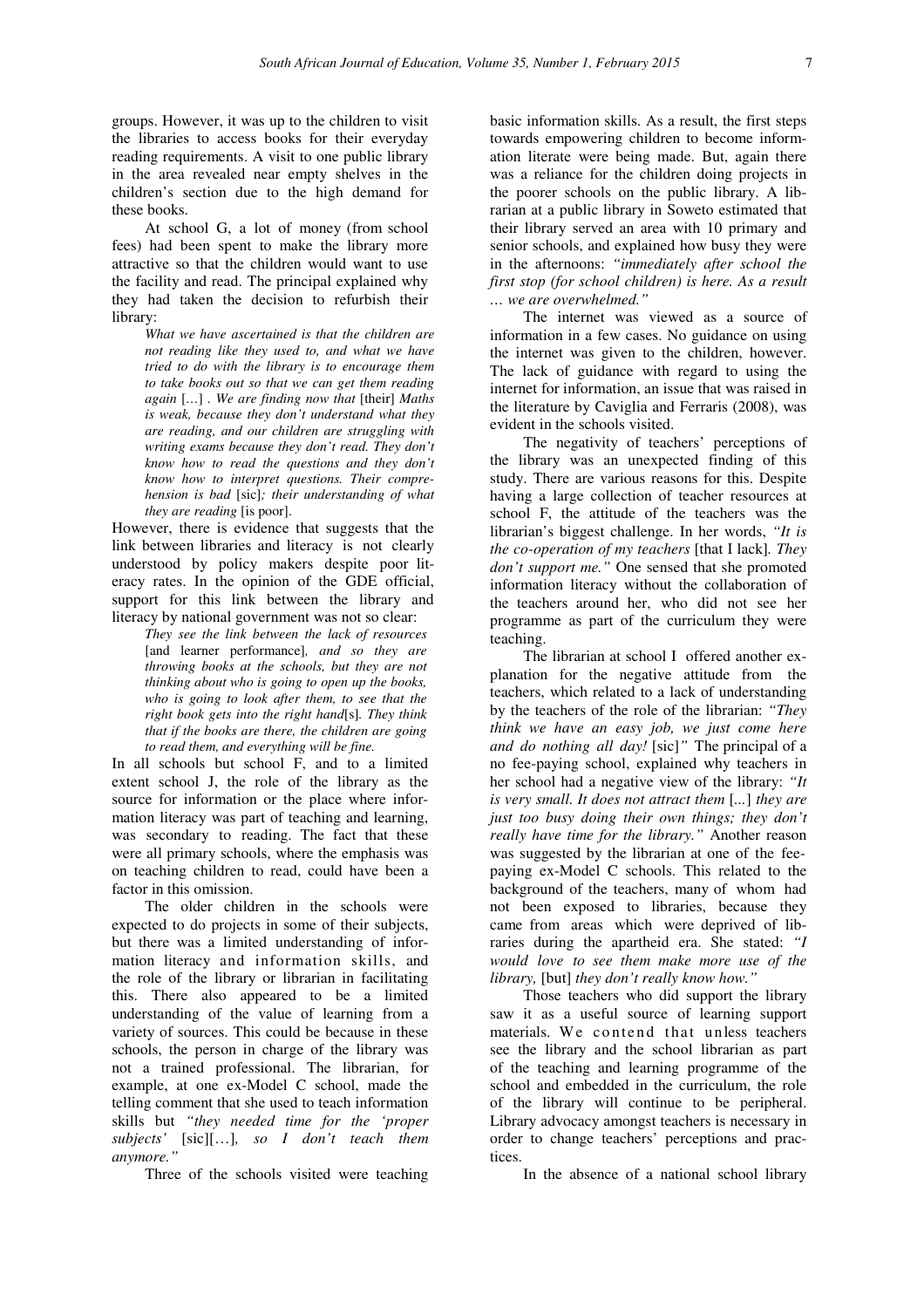policy, schools are not compelled to establish a library if they do not wish to do so. It is through the initiatives of individuals and schools, together with support from principals that school libraries exist at all in the primary schools in Gauteng in this study.

The librarian of school J described how proactive her principal was with regard to the library. He had inherited a situation where the library had been shut for many years. He had secured the funding from a private company to get the library started again with a full time librarian. She described how the principal always approached the company, *"to hear if we can have another year* [of funding]*."*

School A had a principal and an enthusiastic teacher, who firmly believed that the library was important to the school. They converted a small outbuilding into a functioning library with the teacher voluntarily giving up her time in the holidays to set up the library. The teacher in charge of school library E had taught at a school where the library had been set up by some young volunteers. When she moved to her new school, with the support of her principal, she contacted these same volunteers who came and painted a classroom, and organised shelves and cupboards.

# **Conclusion**

This article has shed light on the difficulties in establishing and resourcing a school library, operating a school library, and the role of a school library. Key lessons that can be extrapolated from this study can be summarised as follows:

- The lack of a national policy and funding for school libraries has a negative impact on the establishment and the physical and human resources of school libraries.
- The lack of policy has financial implications for schools as there is no funding to create libraries or to staff them. Not one of the Soweto schools had attractive reading corners or suitable furniture where children could work.
- The lack of funding also affected the resources in the library. Only recently has there been a budget set aside for library materials but all the low/no fee-paying schools relied on donations. This meant that the stock in all these libraries was mostly old, unappealing and not perceived as relevant to the children the library was trying to serve.
- The lack of policy affects staffing the library as there are no school librarian posts. The absence of a librarian was most deleterious in schools serving the poorer communities.
- The lack of funding for school libraries meant that only schools that could afford to maintain and pay a librarian were all ex-Model C schools in the 'wealthier' areas of Gauteng. This confirmed that the impact of apartheid has not been easy to erase in poorer schools.
- There is a limited understanding of information literacy and the role of the librarian in facilitating this.
- None of the libraries visited in this study had computers for the children to use. The opportunity for children to use ICT was therefore limited.
- The findings of this study show that the school library is peripheral to as opposed to central to teaching and learning. The role of a school library is outdated and needs to change if the library is to play a pivotal role in promoting literacy and learning, facilitating and enabling quality education for all South African children.

We acknowledge that the study does not claim to tell the complete story of libraries in schools in South Africa; rather it attempts to provide a rich description of ten primary school libraries in Gauteng at a particular time. As the scope of the study is restricted to ten urban primary schools it is important to acknowledge that the findings may not apply to school libraries in other areas (including rural areas) or to secondary schools. Nevertheless, we contend that we have opened a window on the difficulties facing 10 primary school libraries in Gauteng province of South Africa, which could have relevance to similar schools in developing countries. We have provided clear evidence of the disjuncture between the role of a school library described in the international literature and what is happening in the schools that were involved in our study, and how the legacy of apartheid is still prevalent. The findings suggest that school libraries are not playing an effective role in supporting and enabling quality education for all South African children. This needs to be addressed by government as a matter of urgency.

### **References**

- African Development bank Group 2011. *Global Monitoring Report 2011: "Improving the odds of achieving the MDGs".* Available at http://www.afdb.org/en/news-andevents/article/global-monitoring-report-2011 improving-the-odds-of-achieving-the-mdgs-7970/. Accessed 23 May 2014.
- American Association of School Librarians 2009. *Standards for the 21st-Century learner.* Chicago, IL: American Library Association. Available at http://www.ala.org/aasl/standardsguidelines/learning-standards. Accessed 29 September 2009.
- Australian School Library Association Advocacy Kit 2006. *A teacher librarian advocate's guide to building information literate school communities.*  Available at http://www.asla.org.au/site/DefaultSite/filesystem/d ocuments/advocatesguide.pdf. Accessed 18 May 2010.
- Birks M & Mills J 2011. *Grounded theory: A practical guide.* London: Sage Publications.
- Blachowicz C & Ogle D 2008. *Reading comprehension: Strategies for independent learners* (2<sup>nd</sup> ed). New York: The Guilford Press.
- Bolan K 2009. *Teen spaces: The step-by-step library*  makeover (2<sup>nd</sup> ed). Chicago: American Library Association.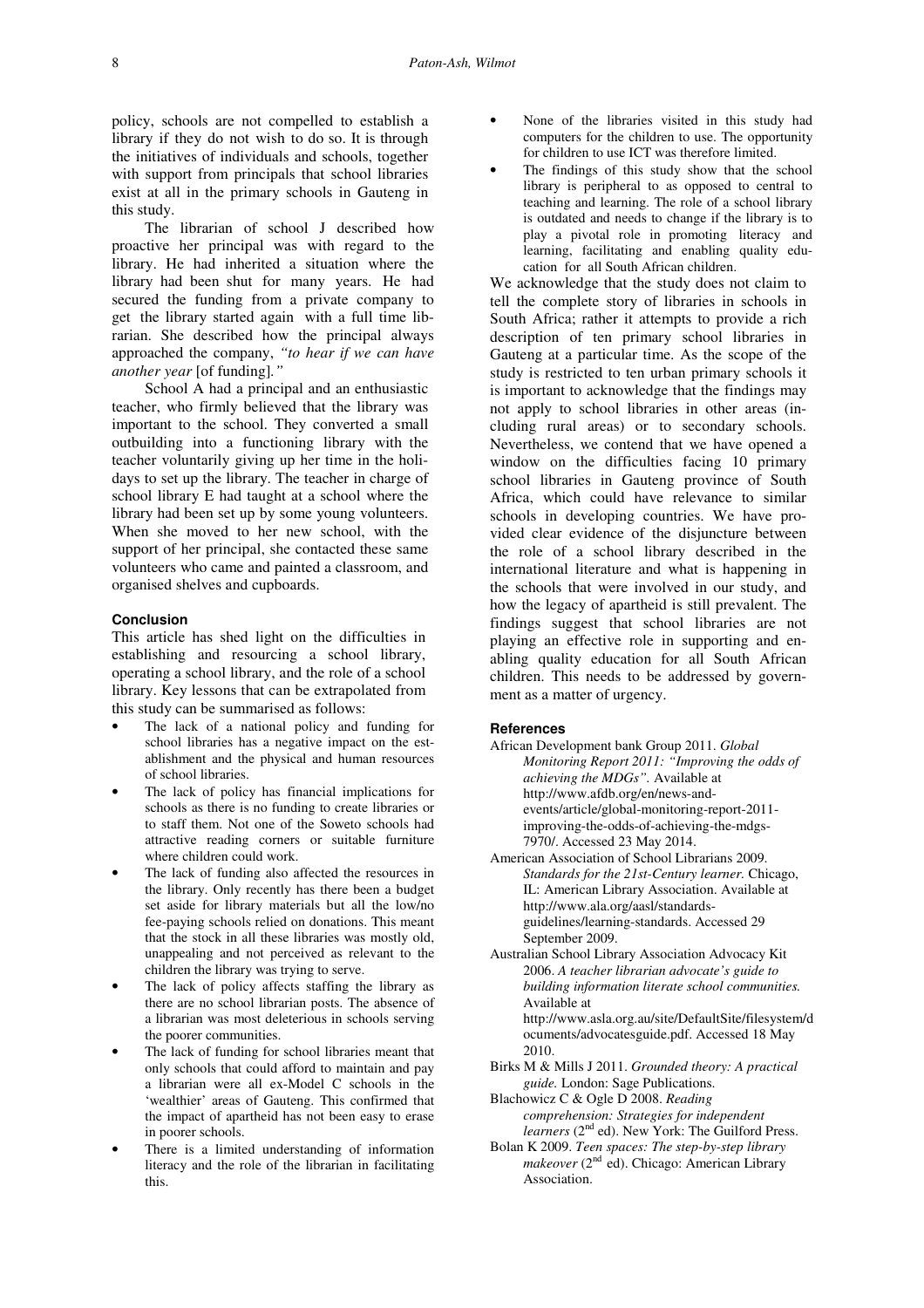- Braxton B 2008. The teacher librarian as literacy leader. *Teacher Librarian,* 35(3):22-26.
- Brown J & Sheppard B 1999. Teacher librarians: mirror images of teachers and pioneering voyagers. In J Henry & K Bonanno (eds). *The information literate school community: best practice.* Wagga Wagga, NSW: Centre for Information Studies.
- Caviglia F & Ferraris M 2008. The web as a learning environment: focus on contents versus focus on the search process. In M Kendall & B Samways (eds). *International Federation for Information Processing* (Volume 281). New York: Springer Science and Business Media.
- Department of Basic Education (DBE) Republic of South Africa 2010. *Delivery agreement for outcome 1: Improved quality of basic education.*  Available at http://www.gov.za/sites/www.gov.za/files/DoBE\_

Delivery%20Agreement\_03112010.pdf. Accessed 1 June 2011.

- DBE Republic of South Africa 2011a. *NEIMS (National Education Infrastructure Management System) reports May 2011.* Available at http://www.education.gov.za/LinkClick.aspx?filetic ket=hHaBCAerGXc%3D&tabid=358&mid=180. Accessed 29 July 2011.
- DBE Republic of South Africa 2011b. *Report on the Annual National Assessments of 2011.* Pretoria: DBE. Available at http://uscdn.creamermedia.co.za/assets/articles/attachment s/33829\_education\_28june2011r.pdf. Accessed 29 July 2011.
- DBE Republic of South Africa 2011c. *South African Country Report: Progress on the implementation of the Regional Education and Training Plan (integrating the Second Decade of Education in Africa and Protocol on Education and Training; SADC and COMEDAFV.* Available at http://www.education.gov.za/LinkClick.aspx?filet icket=B3Ql1NJKS3g%3D&t. Accessed 26 July 2011.
- Dlamini B & Brown A 2010. *The provision of school library resources in a changing environment: A case study from Gauteng Province, South Africa*. Diversity Challenge Resilience: School Libraries in Action – The  $12^{th}$  Biennial School Library Association of Queensland, the 39<sup>th</sup> International Association of School Librarianship Annual Conference, incorporating the 14<sup>th</sup> International Forum on Research in School Librarianship, Brisban, QLD Australia, 27 September – 1 October. Available at http://www.slideshare.net/IASLonline/schoollibrary-resources. Accessed 25 June 2011.
- Equal Education (EE) 2010. *We can't afford not to: Costing the provision of functional school libraries in South African public schools.* Khayelitsha: Equal Education. Available at http://www.equaleducation.org.za/sites/default/files /Equal%20Education%20Costing%20Booklet.pdf.
- Accessed 3 November 2014. Erikson R & Markuson C 2007. *Designing a school library media centre for the future* (2<sup>nd</sup> ed). Chicago: American Library Association.
- Hart G 2006. The information literacy education readiness of public libraries in Mpumalanga Province (South Africa). *Libri,* 56(1):48-62.

Hart G 2009. *Dual use school community libraries: Expedient compromise or imaginative solution?*  In Proceedings of the 38th Annual Conference of the International Association of School Librarianship and the 13th International Forum on Research in School Librarianship, Padua, Italy, 31 August – 3 September. Brisbane: IASL. Available at http://www.kzneducation.gov.za/Portals/0/ELITS

%20website%20Homepage/IASL%202009/hart[1 ].pdf. Accessed 5 May 2011.

Hartzell G 2002. *Why should principals support school libraries?* Available at http://www.ericdigests.org/2003-3/libraries.htm. Accessed 19 May 2010.

Hartzell G 2012. *The need to shift and widen school library advocacy efforts* (An opinion piece). Kettering, OH: Library Media Connection. Available at http://www.abcclio.com/uploadedFiles/Content/pro mo/Linworth\_and\_LMC\_Files/ LMC\_Web/Hartzell.pdf. Accessed 13 August 2014.

Hay L, Henri J & Oberg D 1999. The role of the principal in the information literate school community: Think global, act local. In J Henri & K Bonanno (eds). *The Information literate school community: Best practice.* Wagga Wagga, NSW: Centre for Information Studies.

Independent Commission for Aid Impact 2012. *DFID's Education Programmes in three East African Countries.* Available at http://www.oecd.org/countries/rwanda/5036018 3.pdf. Accessed 24 May 2014.

International Federation of Library Associations and Institutions (IFLA) 2006. *IFLA/UNESCO school library manifesto: The School Library in Teaching and Learning for All.* Available at http://archive.ifla.org/VII/s11/pubs/manifest.htm. Accessed 8 September 2009.

- Krashen S 2014. *Why invest in libraries.* Available at http://skrashen.blogspot.com/2014/02/why-investin-libraries.html. Accessed 16 August 2014.
- Krashen SD 2004. *The power of reading: Insights from the research* (2<sup>nd</sup> ed). Westport, CT: Libraries Unlimited.
- Kuhlthau CC 2004. *Seeking meaning: A process approach to library and information services* (2nd ed). Westport, CT: Libraries Unlimited.
- Lance KC & Hofschire L 2012. *Change in School Librarian Staffing linked with change in CSAP Reading Performance, 2005 to 2011.* Denver, CO: Colorado State Library, Library Research Service. Available at http://www.lrs.org/documents/closer\_look/CO4\_20

12\_Closer\_Look\_Report.pdf. Accessed 16 August 2014.

- Lance KC, Rodney MJ & Russell B 2007. *How students, teachers and principals benefit from strong school libraries: The Indiana Study.*  Indianapolis, IN: Association for Indiana Media **Educators**
- Le Roux S & Hendrikz F 2006. Joint use libraries: Implementing a pilot community/school library project in a remote rural area in South Africa. *Library Trends,* 54(4):620-639.

Lonsdale M 2003. *Impact of school libraries on student*